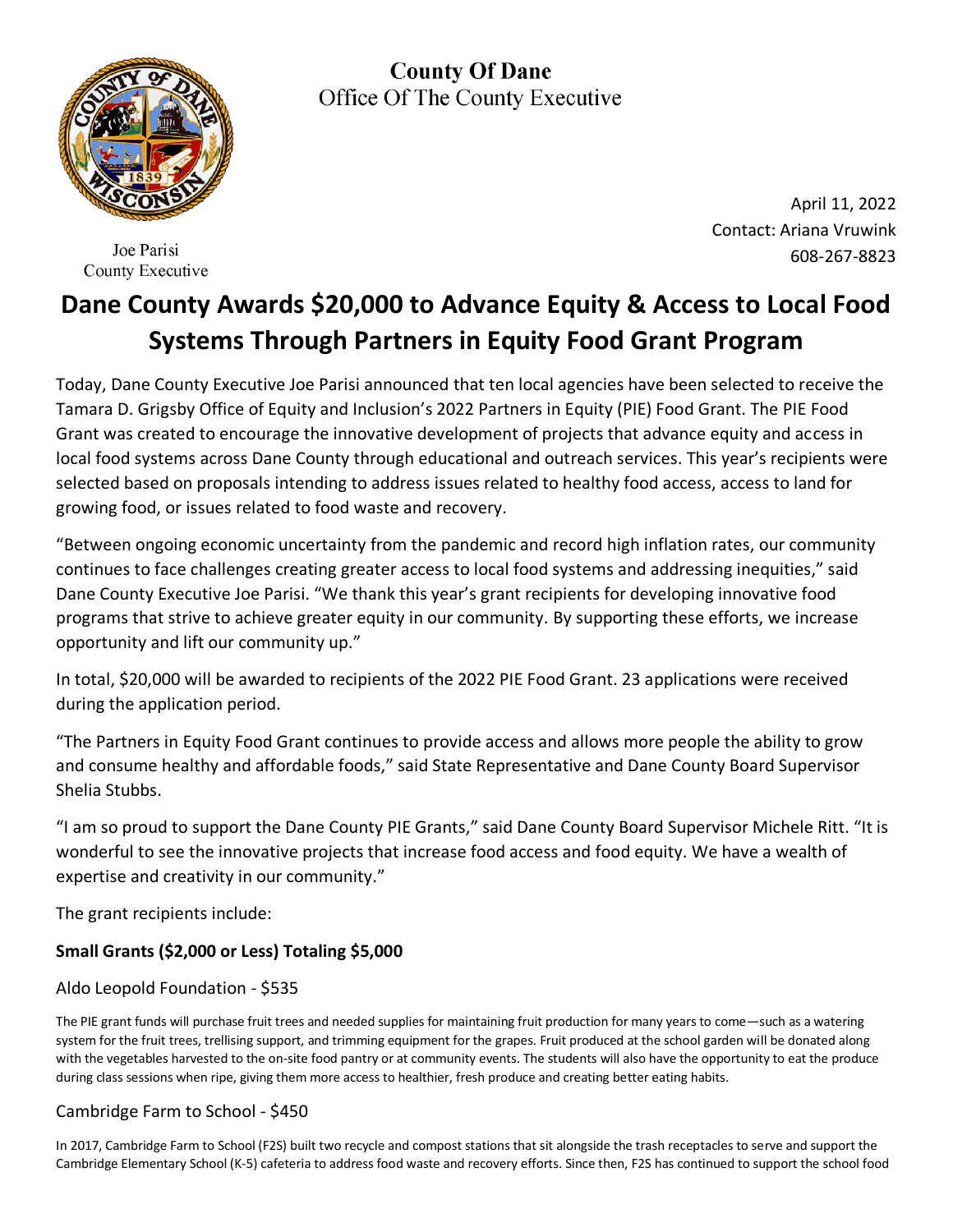waste program by providing an orientation that educates students and staff for each lunch shift on proper recycling, composting, and trash sorting. The Green Team Recycle-Compost program serves every student and staff member (around 650 people) of Cambridge Elementary School. Each person engages in sorting his or her waste into the proper receptacles daily. The funds from this grant will allow F2S to purchase three 160-gallon compost bins made from recycled material to be set onsite at Cambridge Elementary School, ensuring the sustainability of the recycle-compost program. Students will have the opportunity to see and learn about the whole composting cycle.

#### Cambridge School District - \$951

The Cambridge School District's goal is to increase the size of the raised bed vegetable garden. Currently there are 12 beds, and the district is looking to expand to 36 beds over the coming year. The vegetable beds are planted, cared for, and harvested by the schoolchildren throughout the growing season. All produce grown is eaten directly by the students or donated to the Cambridge Food Pantry on a weekly basis.

## Mission Nutrition - \$2,000

Funding will allow Mission Nutrition DeForest to upgrade its current written registration system to a technological one. This provides immediate access to translation for those reading another language and for increased dignity and choices for those needing reading assistance. With an independent check in/out system, families will feel safer and more respected, increasing their feelings of security toward attending events and accurate data collection. Efficiency in this process will free up volunteers to do other tasks and help with reporting data. Marketing and communications will impact communities of color and low-income households in a variety of ways by granting access to families that do not have technology readily available. Streamlining the registration process using technology and having resources to create marketing materials will create outcomes of more efficient service for families, increased communication, and awareness of the organization and events within the communities.

#### Youth Empowerment Initiatives - \$1,064

Youth Empowerment Initiatives, Incorporated (YEI) is a non-profit organization that promotes equity for individuals through agriculture, fiscal education, empowerment, and cultural upliftment. The farm is an outdoor classroom targeting community members interested in urban agriculture and, more specifically, for those individuals interested in Scotch Bonnet peppers and West African garden eggs. Since the pandemic, there has been a limited supply of the aforementioned crops, poor quality, or prices have skyrocketed. This project will save food businesses time and money by making high quality, fresh produce available in Dane County.

## **Large Grants (Greater Than \$2,000) Totaling \$15,000**

## Boys and Girls Club of Dane County - \$2,000

The Boys and Girls Club of Dane County (BGCDC) is seeking funding to implement a Culinary Education Pilot Program at its Taft Street Club location in the heart of Madison. The project will make use of BGCDC's youth membership demographic and access to low-income neighborhoods primarily served by the Taft Street Club, where the Culinary Ed. Program will be held. Primary partnership will be with The Plate Initiative (TPI), whose goal is to educate youth in the avenues of food access and the importance of mitigating food waste, create pathways to career opportunities in the food industry, and increase conversation around building healthy nutritional habits for underrepresented and underserved youth in Dane County. The ultimate goal of TPI is to educate the students with a well-rounded curriculum to prepare them to enter the food-sphere of Dane County. Partnering with different restaurants in Madison, TPI will educate students in culinary externships to gain real world experience while also addressing the staff shortages in the food industry. BGCDC will enroll a pilot group of 10 students who would go through the program, and adjust the curriculum as the program evolves. The curriculum will teach food safety alongside seven days of hands-on culinary education to students/club members, while adhering to COVID safety protocols.

#### Connect the Dots - \$4,000

Connecting the Dots provides multiple resources to the urban disadvantaged and persons experiencing homelessness to help meet their needs for food, shelter, stable housing and employment, clothing, health care, and mental health care. Connecting the Dots seeks to advance health equity and address social determinants of health by providing street outreach and community events that align health promotion with community engagement. Connect the Dots wants to provide daily meals to unsheltered individuals where they seek refuge. Individuals in need may be found under Highway 30, in South Madison, on State Street, and at traffic intersections around Madison.

#### Groundswell Conservancy - \$3,500

The purpose of this project is to provide access to gardening, a therapeutic antidote to HMoob (Hmong) elders living with PTSD, depression, and dementia. Gardening is a lifelong activity for many HMoob (Hmong) elders, something they learned as children. Such skills are resistant to memory loss and dementia. Gardening as a group reduces social isolation. Being able to feed the family contributes to a sense of worth and gets people out in nature. The COVID pandemic has led to increased loneliness and social isolation. Being able to get hands in the soil, reaping the fruits of their labor, sharing vegetables with friends and families, enjoying time outdoors without the fear of contracting COVID, and utilizing lifelong skills to contribute to the family was crucial to social connectedness and the feeling of meaningfulness. The HMoob (Hmong) elders will attend programming once a week for 20 weeks. Groundswell Conservancy will provide taxi transportation, a shed structure, picnic tables, land access,